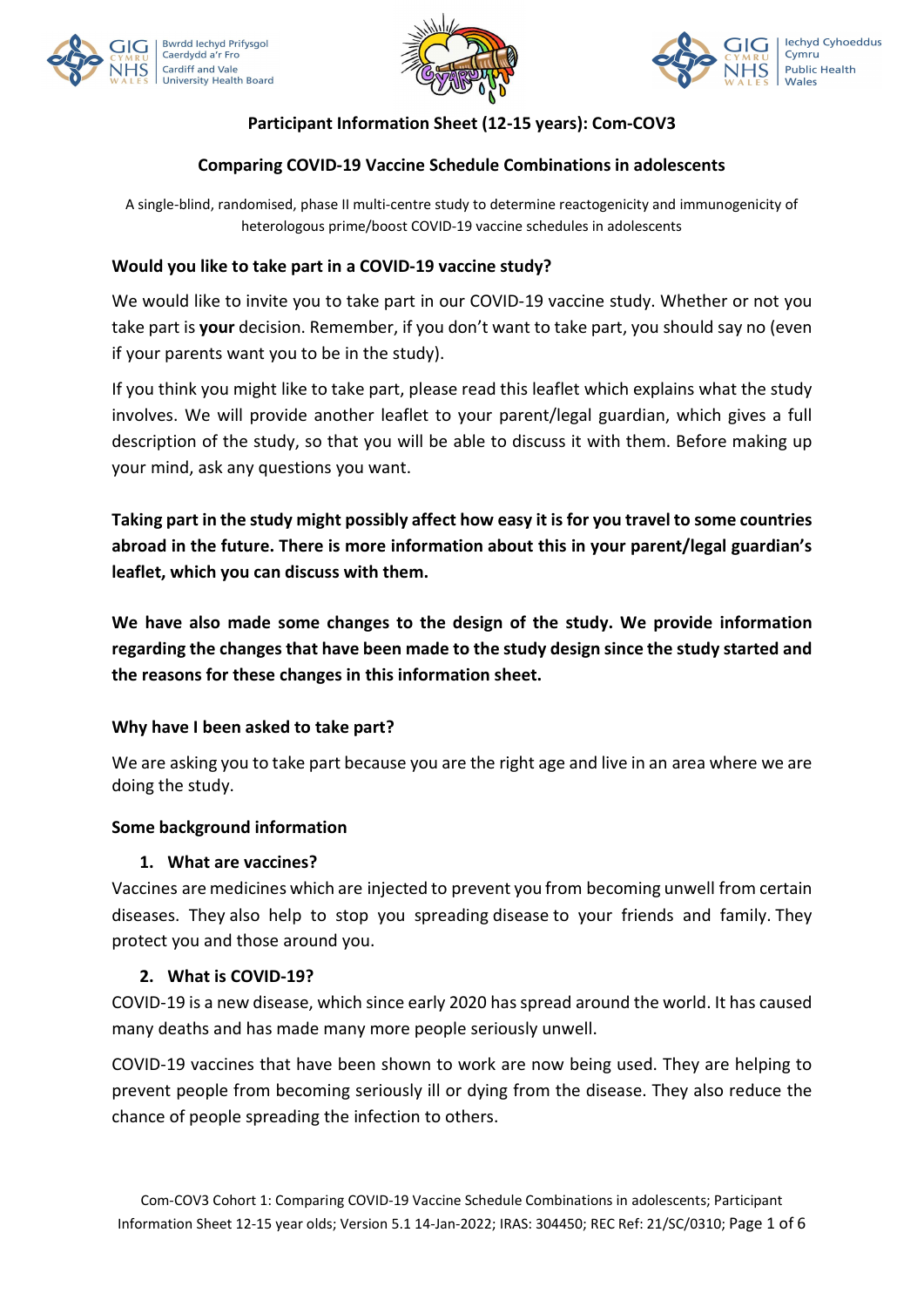





In this country, most adults have now been vaccinated against COVID-19. Older people are much more likely to be seriously ill from COVID-19 than young people. However, children and teenagers do occasionally become very unwell if they catch the disease.

It was announced on 29<sup>th</sup> November 2021 that all 12 to 15 year-olds in this country will be offered two doses of a COVID-19 vaccine. Immunisation of adolescents against COVID-19 is also occurring in some other countries such as the USA, Australia and Israel.

## What is the purpose of this research study?

The purpose of our study is to find out how well young people (aged 12-16 years) respond to two doses of COVID-19 vaccine.

When we designed the study we wanted to find out if using different vaccines for the first and second dose was as good as using the same vaccine for both doses. We knew that in adults some combinations of vaccines worked well and wanted to find out if the same was true for younger people.

At the start of the study there were three different options being studied for the second dose including a COVID vaccine produced by Novavax. However following the JCVI recommendation on 29th November 2021 that all 12 to 15 year olds should be offered a second dose of the Pfizer vaccine, the study design has been amended to focus on different options for the Pfizer vaccine. This was not done because of any concern regarding the safety of the Novavax vaccine in this or other studies.

We want to find out if using different vaccines for the first and second dose is as good as using the same vaccine for both doses. We know that in adults some combinations of vaccines work well. We want to find out if the same is true in younger people.

We are interested in looking to see how well young people respond to smaller doses of the standard adult dose of the Pfizer vaccine. We know that one-third of the standard adult dose of Pfizer vaccine works well in children aged 5 to 11 years. We would like to know if the same is true in adolescents.

If smaller doses and different combinations of vaccine can be used, this could help to vaccinate more people with the available vaccine supplies. It could also help to minimise the unwanted side-effects of vaccination.

Our study will also be trying to find out whether young people who have previously had COVID-19 infection respond differently to the vaccines than people who have not been infected.

If you take part in our study, we will look at how your body responds to vaccination. One way in which we do this is to ask you to fill in a diary, where you record any symptoms you may have after the vaccine. If, for example, you have a sore arm, a temperature or a headache, you will record this in the diary. Another way is to test your blood. Your blood contains antibodies and white blood cells, which help your body to resist infections. We will take a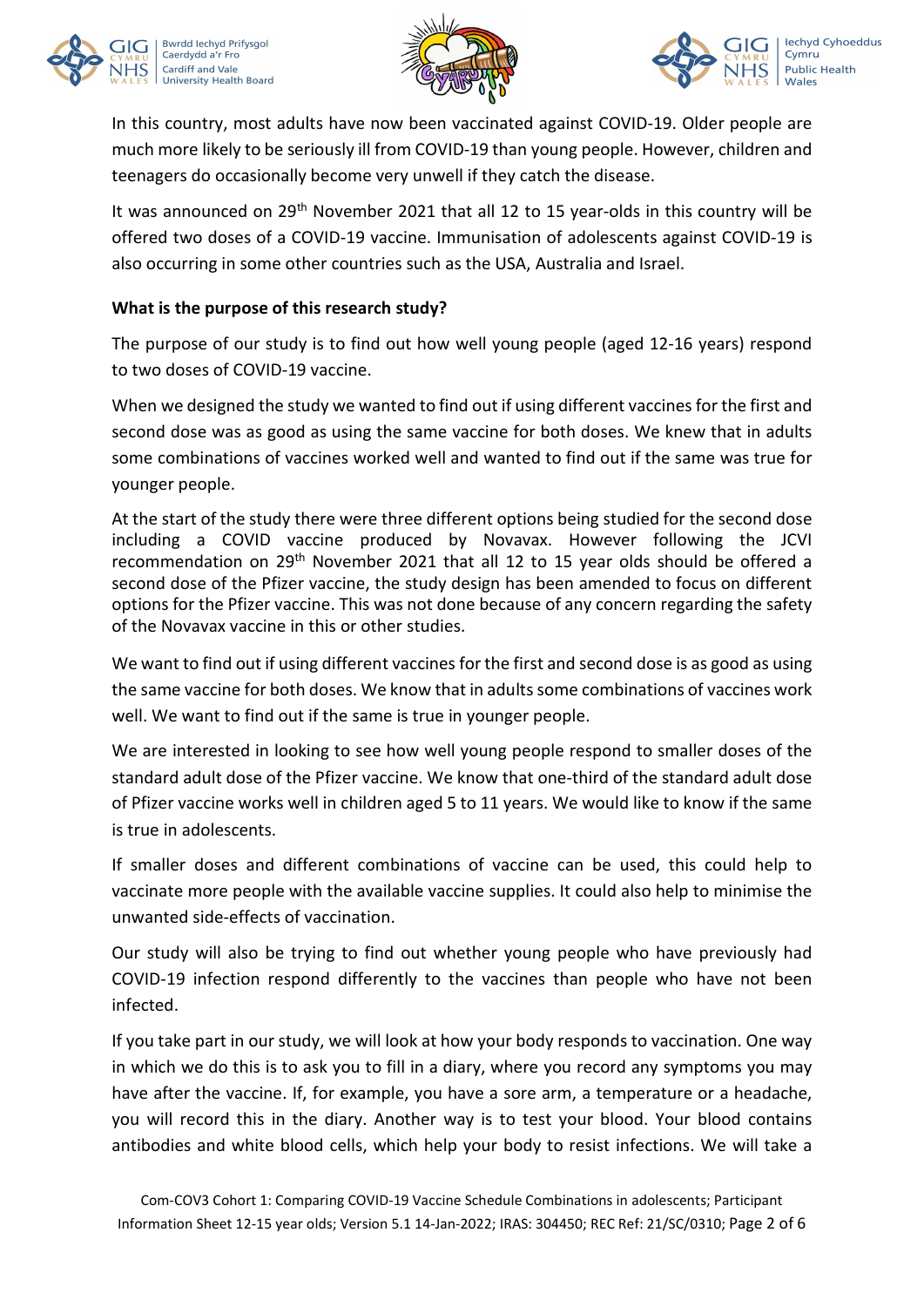





blood test each time you visit us. The blood will be sent to a laboratory for special tests which show how well your body can resist COVID-19 infection.

## What happens in the study?

We initially designed our study to look at three different possibilities for the second vaccine dose: a standard or lower (one-third) dose of Pfizer vaccine or a standard dose of Novavax vaccine. However, since starting this study, the national guidance has changed and it is now recommended that young people aged 12-16 years should receive two doses of Pfizer vaccine. As a result, we have changed what happens in the study.

## The following information applies if you haven't yet had your second COVID-19 vaccine:

We will look at two possibilities for the second vaccination. The standard dose of Pfizer vaccine will be given for the first vaccination. The second vaccination, given 8 weeks after the first, will be one of the following:

- 1. Standard dose of Pfizer vaccine
- 2. One-third standard dose of Pfizer vaccine

There is an equal change (50%) of receiving one of these two vaccine options as the second dose.

# The following information applies to you if you have already had your second COVID-19 vaccine:

We will look at three possibilities for the second vaccination. The standard dose of Pfizer vaccine will be given for the first vaccination. The second vaccination, given 8 weeks after the first, will be one of the following:

- 1. Standard dose of Pfizer vaccine
- 2. One-third standard dose of Pfizer vaccine
- 3. Novavax vaccine

There is an equal chance (one-third) of receiving one of these three vaccine options as the second dose.

### Can I take part in the study?

Not everyone can take part. For example, if you have certain health conditions you are not able to participate. This is for safety, and also to make sure that the results we obtain are reliable. Your parent/ legal guardian can fill in a short online questionnaire to see if you would be suitable for this study.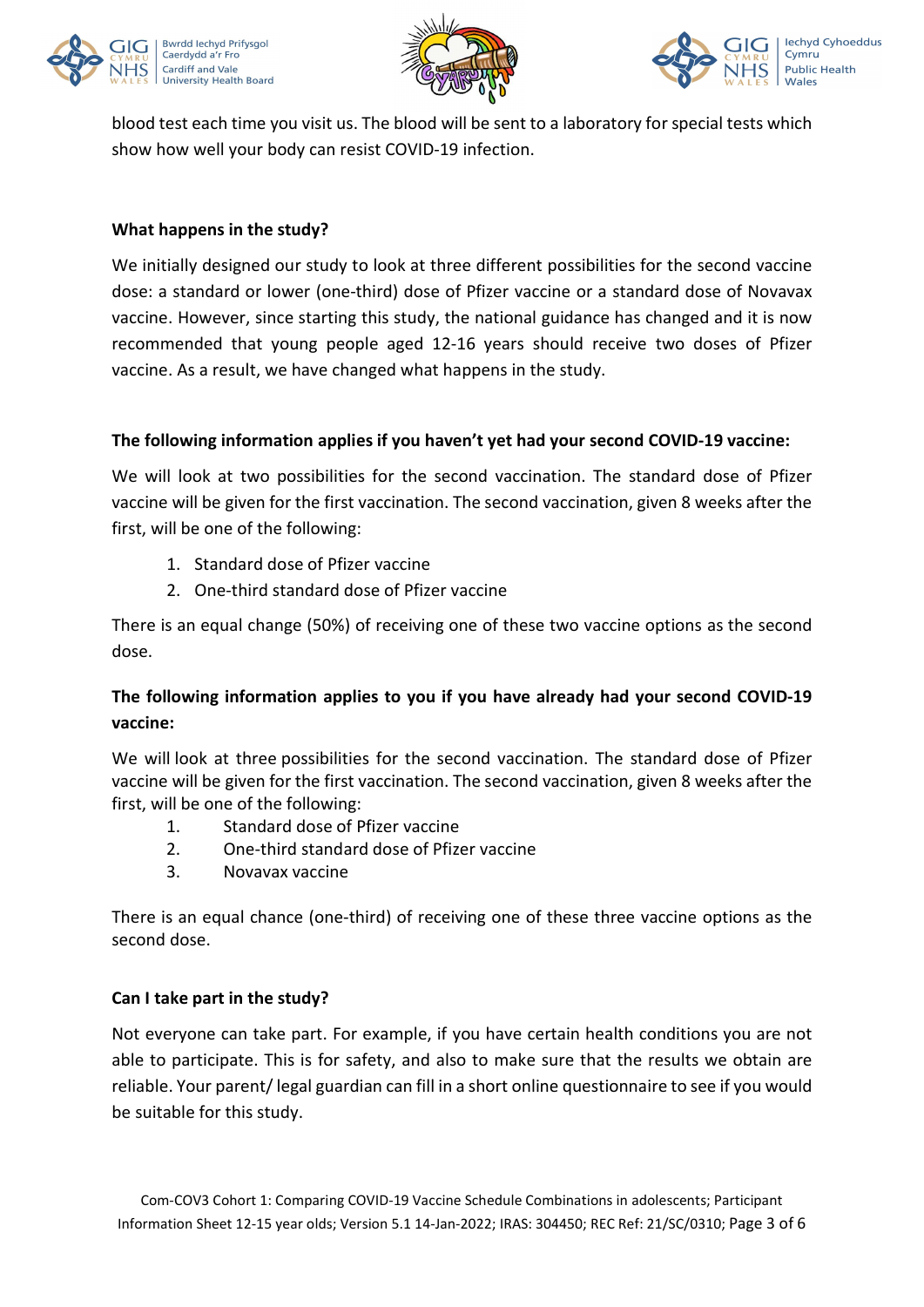





## What happens if I do want to take part?

If you decide to take part, we will ask you to visit us up to six times over the period of one year. The visits will be arranged to take place outside of school hours. The visits will take place Children and Young Adults' Research Unit, Cardiff.

At the first visit, we will make sure you are happy to be in the study. We will answer any questions you want to ask about it. We will ask your parent/legal guardian to sign a consent form and will ask you to sign an assent form.

We will check your temperature, height, weight and briefly examine you to make sure that you are well enough to have the vaccine.

If you are a girl, we will ask you to give us a urine sample to check you are not pregnant. We must do this before giving you a new vaccine (one reason for this is that pregnancy may affect the results of the study). Anyone who could possibly be pregnant (considered to be any female aged 12 and above) must provide a urine sample to check before they receive the vaccination. All female participants who have started their periods must make sure they do not become pregnant while they are in the study.

We will take a blood test. This can sometimes be uncomfortable, but we can give you some cream or spray to help numb your skin first, if you want. Having a blood test can make some people nervous, but it can help if they have something fun to distract them, such as listening to music or reading.

We will be taking samples of fluid from the nose and saliva from some children in this study. You do not have to give these samples, it is up to you. We will discuss what it involves when we see you. If you decide to let us take these samples, we will do so at the first three visits.

We will give you a dose of vaccine (into your arm). Like the blood test, this can also be a bit uncomfortable for a short while.

We will give you a diary to record your symptoms and explain how to use it. We will also give you a thermometer and tape measure. We will want you to record symptoms such as pain, redness or swelling where you had the injection, and also more general symptoms, such as fever, headache or diarrhoea. Not everyone has symptoms after a vaccination.

If you have already had your first dose of a COVID-19 vaccine in the community, at the first visit the study team may only ask you to have a medical check-up and for you and your parent/legal guardian to sign a consent form. Alternatively, we may arrange for both the "first" and "next" visits to happen on the same day.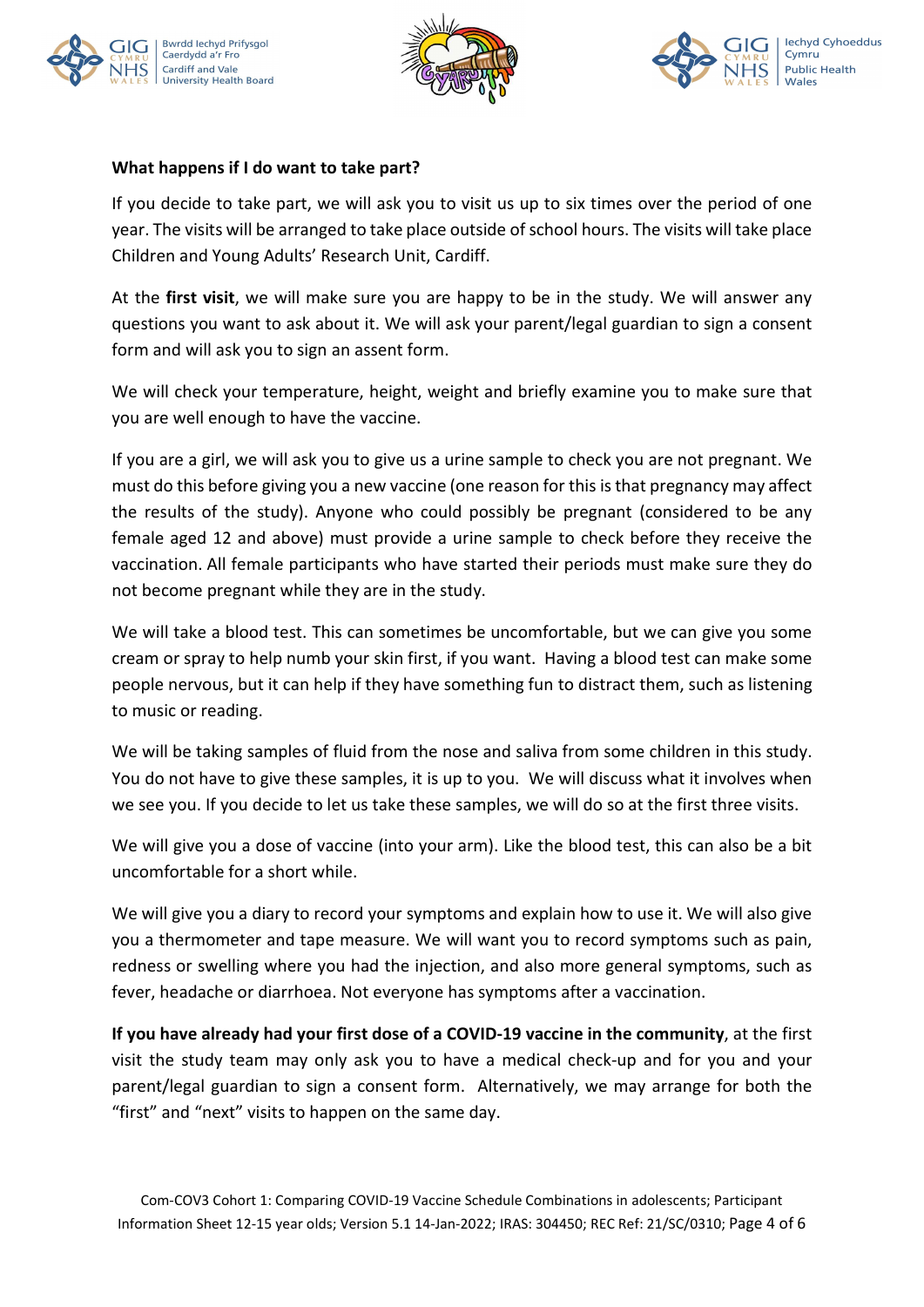





At the next visit, you will have the second dose of vaccine. This will be at about 8 weeks after your first COVID-19 vaccine dose, whether this was given in the community or in our study. We will take a blood test before this second vaccine. For girls, we will check a urine pregnancy test. We will decide which sort of vaccine you will be given for your second dose. This is done in a way that relies on chance. You will not be able to choose the vaccine, nor will your parent/legal guardian.

We will ask you to record your symptoms in the diary after this second dose of vaccine.

At the rest of the visits, you will only have a blood test and brief health check. (Saliva and nasal fluid samples will be taken at the third visit if you have agreed to this). These will be arranged at about 2 weeks, 4 weeks, 4 months and 8 months after your second COVID-19 vaccination.

### What if I change my mind?

Taking part in research is entirely your choice. You are free to change your mind at any time. You can decide to stop being in the study, even if your parent/legal guardian thinks you should continue.

## What are the disadvantages of being in the study?

After the blood test and/or vaccine, your arm may be sore and you may have a bruise.

Vaccines, like all medicines, can sometimes cause unwanted side-effects. Usually these are a minor nuisance (like a sore arm) and they disappear within a few days. Very occasionally the side-effects can be much more serious.

Common side-effects after vaccination include pain, redness and swelling where the injection has been given. Other common side effects include: tiredness; headache; aches in joints and muscles; feeling sick; vomiting.

We now know that the Pfizer-BioNTech vaccine can, extremely rarely, cause a serious condition called myocarditis (inflammation of the heart muscle). It seems that this is more likely to occur in boys and young men shortly after their second dose of the vaccine (but, even then, it is very rare).

The Novavax vaccine is currently only used in medical studies. It is not routinely used for the general public. Because it has been used in fewer people, we know less about the very rare side-effects it might cause than we do about the Pfizer-BioNTech vaccine.

## What are the advantages of being in the study?

In this country since 29<sup>th</sup> November 2021, healthy young people aged 12 to 15 years have been advised to receive two doses of a COVID-19 vaccine. By taking part in this study, you will still receive two doses of COVID-19 vaccine. However, you will be able to receive your second